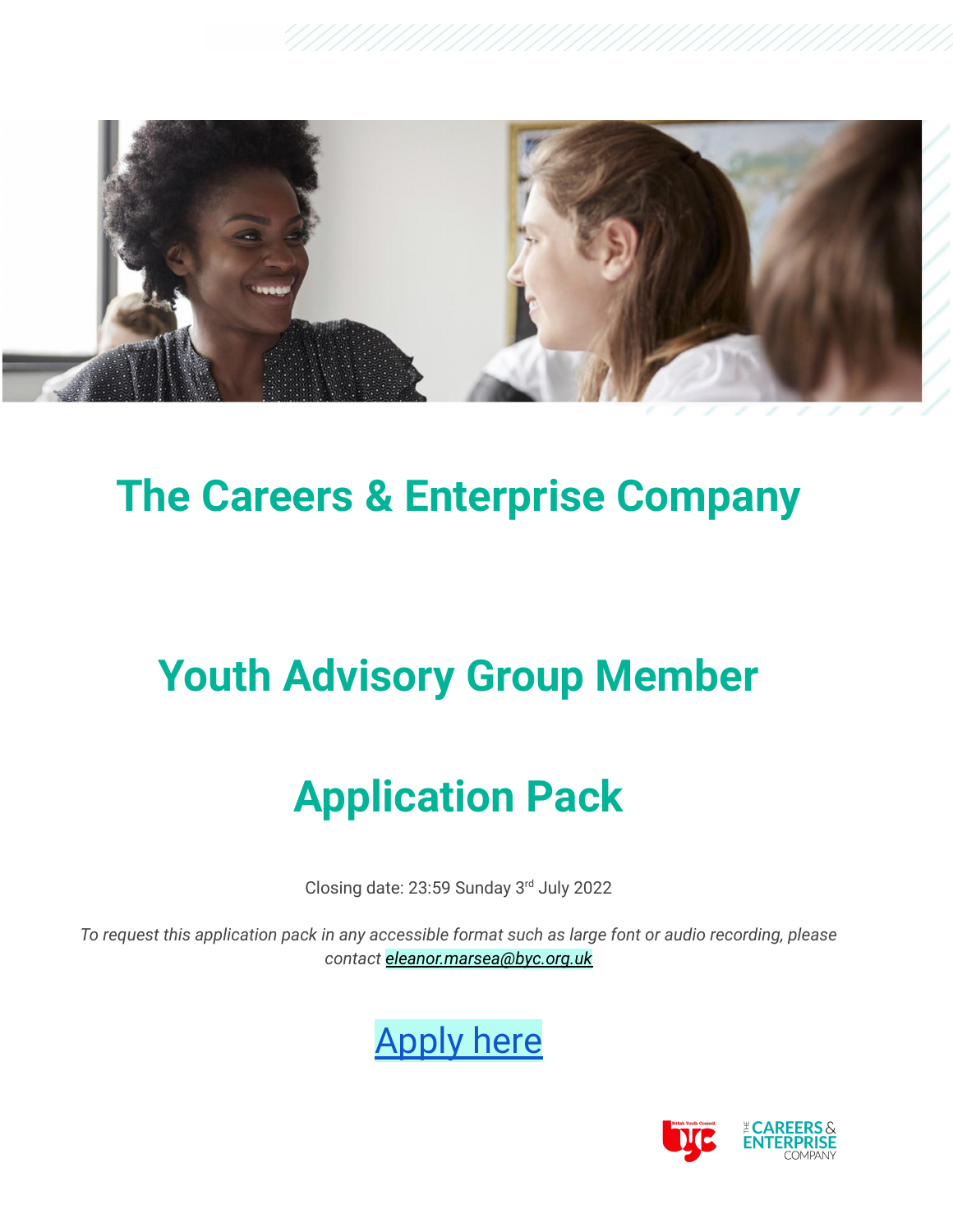## **The Careers & Enterprise Company**

The CEC is the national body for careers education in England, supporting schools and colleges to deliver modern, 21<sup>st</sup> century careers education. Our mission is to help every young person find their next best step.

#### **Our work includes:**

- Training and supporting Careers Leaders
- Bringing employers, educators and providers together through our network of Careers Hubs
- Sharing practical digital tools and resources

#### **What is careers education?**

World-class careers education follows the **eight Gatsby [Benchmarks](https://www.careersandenterprise.co.uk/careers-leaders/gatsby-benchmarks/)** of good careers guidance. Amongst other things, the benchmarks highlight that young people need:

- Multiple and meaningful encounters with employers, colleges and apprenticeship providers
- Curriculum learning that links to jobs and relevant skills
- One-to-one personal guidance

#### **Our priorities**

To fulfill our mission, we've developed a strategy focused around three priority areas of work.

| <b>Mission</b>  | Why are we here?                    | To help every young person<br>find their best next step.   |                  |
|-----------------|-------------------------------------|------------------------------------------------------------|------------------|
| <b>Vision</b>   | What are we aiming for?             | 21st Century Careers Education<br>for everyone, everywhere |                  |
| <b>Values</b>   | What sort of culture do we<br>want? | Inclusion<br><b>Trust</b><br>Collaboration                 | Change<br>Impact |
| <b>Strategy</b> | What are our priorities this year?  | 1. Impact<br>2. Inclusion<br>3. Leadership                 |                  |

**Read more about our [priorities](https://www.careersandenterprise.co.uk/media/2rapsxui/cec-priorities-21-22.pdf)** or visit [www.careersandenterprise.co.uk/](https://www.careersandenterprise.co.uk/)

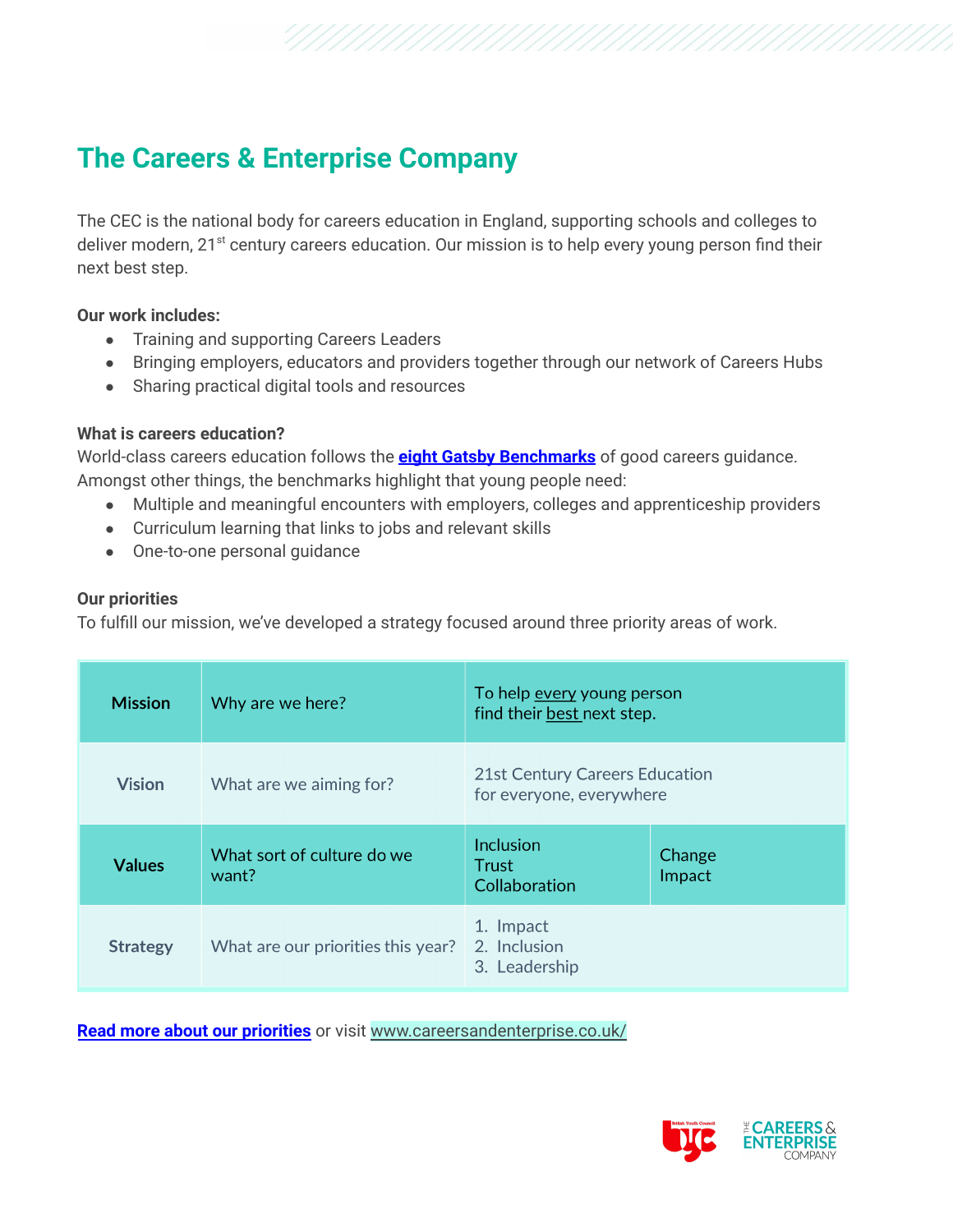## **The British Youth Council**

The British Youth Council is the National Youth Council of the UK. As a youth-led charity, we empower young people aged 25 and under to influence and inform the decisions that affect their lives. We support young people to get involved in their communities and democracy locally, nationally and internationally, making a difference as volunteers, campaigners, decision-makers and leaders.

To find out more about the British Youth Council click here: [www.byc.org.uk/](https://www.byc.org.uk/)

## **About the Youth Advisory Group**

The Youth Advisory Group will be led by the Youth Leadership Team at The Careers & Enterprise Company and will be facilitated and supported by the British Youth Council. This is only the second year of The Careers & Enterprise Company Youth Advisory Group and as new members you will help continue the development of new ways of working and thinking about the direction of this group.

#### **Broadly the purpose of the group is to:**

- Shape and influence the role of youth voice in the work of The Careers & Enterprise Company ensuring that youth voice is embedded across the organisation. This could mean sitting on focus groups, engaging with different teams in the organisation and reviewing plans.
- Support The Careers & Enterprise Company in sense checking the organisation's plans and the reasoning behind them.
- To use your lived experience to shape The Careers & Enterprise's work and support with our messaging through blogs, videos etc.
- Develop an increased awareness of the careers programmes and support that young people are entitled to.
- Represent the Careers & Enterprise Company at important engagements, such as roundtable discussions, conferences and other careers events.
- Discuss with The Careers & Enterprise Company how the Youth Advisory Group can further support the organisation's activities.

Whilst we know what the overall purpose of the group is, part of your role will also be to shape the way the group achieves this purpose. We'd be interested to hear any ideas you have in your application.

To find out more about the current Youth Advisory Group and to read about their incredible work, have a look here: <https://www.careersandenterprise.co.uk/who-we-are/youth-voice/>

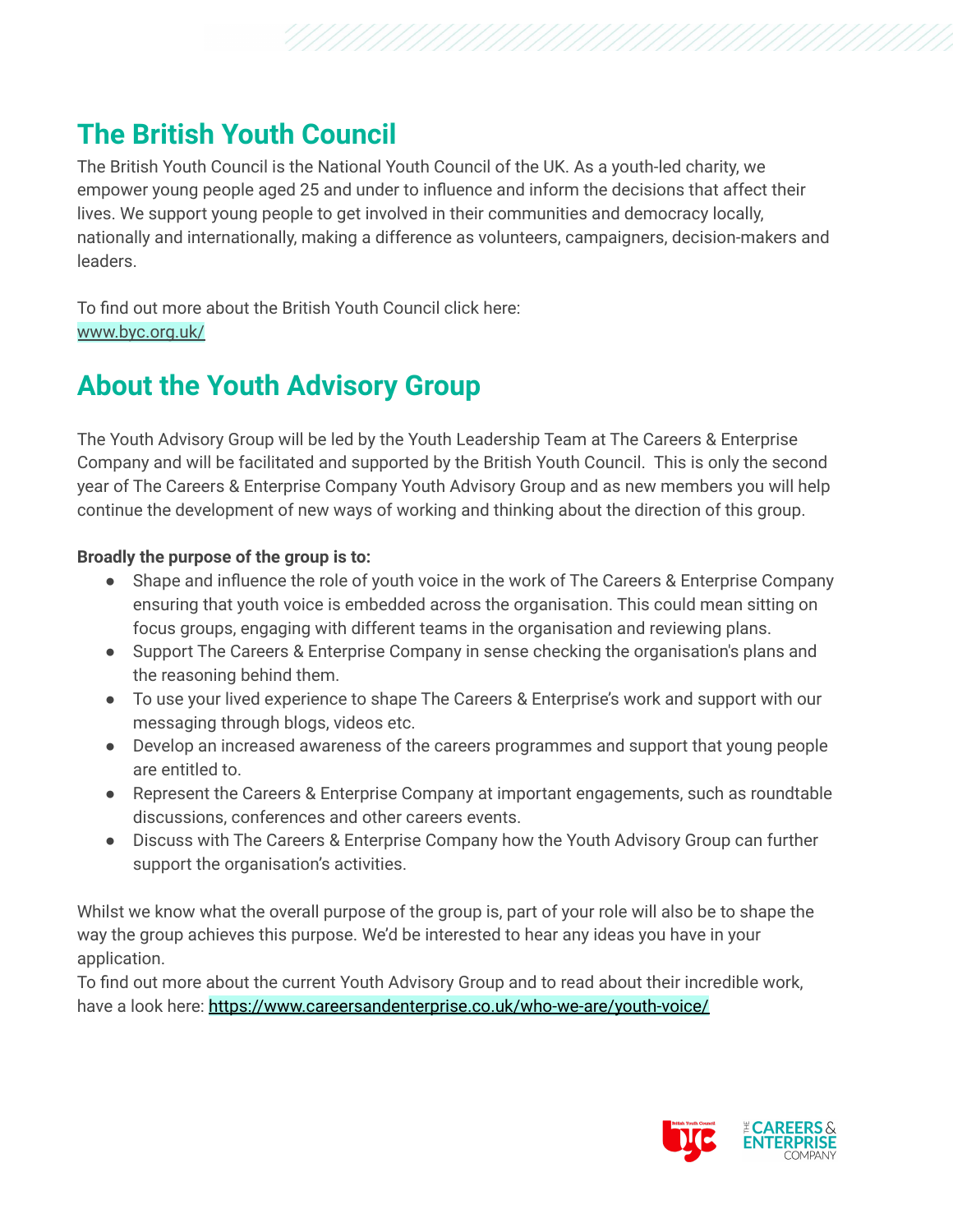### **What we are looking for**

We are looking to bring together a group with a wide diversity of careers experience and educational backgrounds, whether this is the beginning of your career journey or whether you are now in employment. We welcome applications from those with experience in state secondary schools, colleges or further education, specialist provision (such as PRU or SEND schools), homeschooled, T Levels, apprenticeship programmes and other training.

**Age:** 14 - 25 years old (as of the 1st September 2022), including those still in school or college **Location:** England - the work of The Careers & Enterprise Company only covers England and so this role is open to any applicants in England. We welcome applicants from all regions.

As part of the shortlisting process we will be looking at your application for evidence of the following:

#### **Skills**

- Team work: Able to work within a team to achieve a shared positive outcome
- Communication: Able to speak on behalf of other young people and consider their views
- Accountability: Independent, self-motivated and able to keep in touch with the wider group and support project work remotely.

#### **Values**

- Passionate about representing the voices of young people
- Enthusiasm for youth social action and creating positive change for young people
- Interested in influencing how careers services and programmes can be more beneficial for young people

We want to make sure The Careers & Enterprise Company has members with a range of knowledge and skills, and we really welcome applicants who may not have engaged in an opportunity like this before.

"I joined the Youth Advisory Group to represent lower socioeconomic students in particular who have fewer opportunities available than others. I have never had any particular guidance in terms of careers, so I really wanted to help to change this."

Current Youth Advisory Group member.

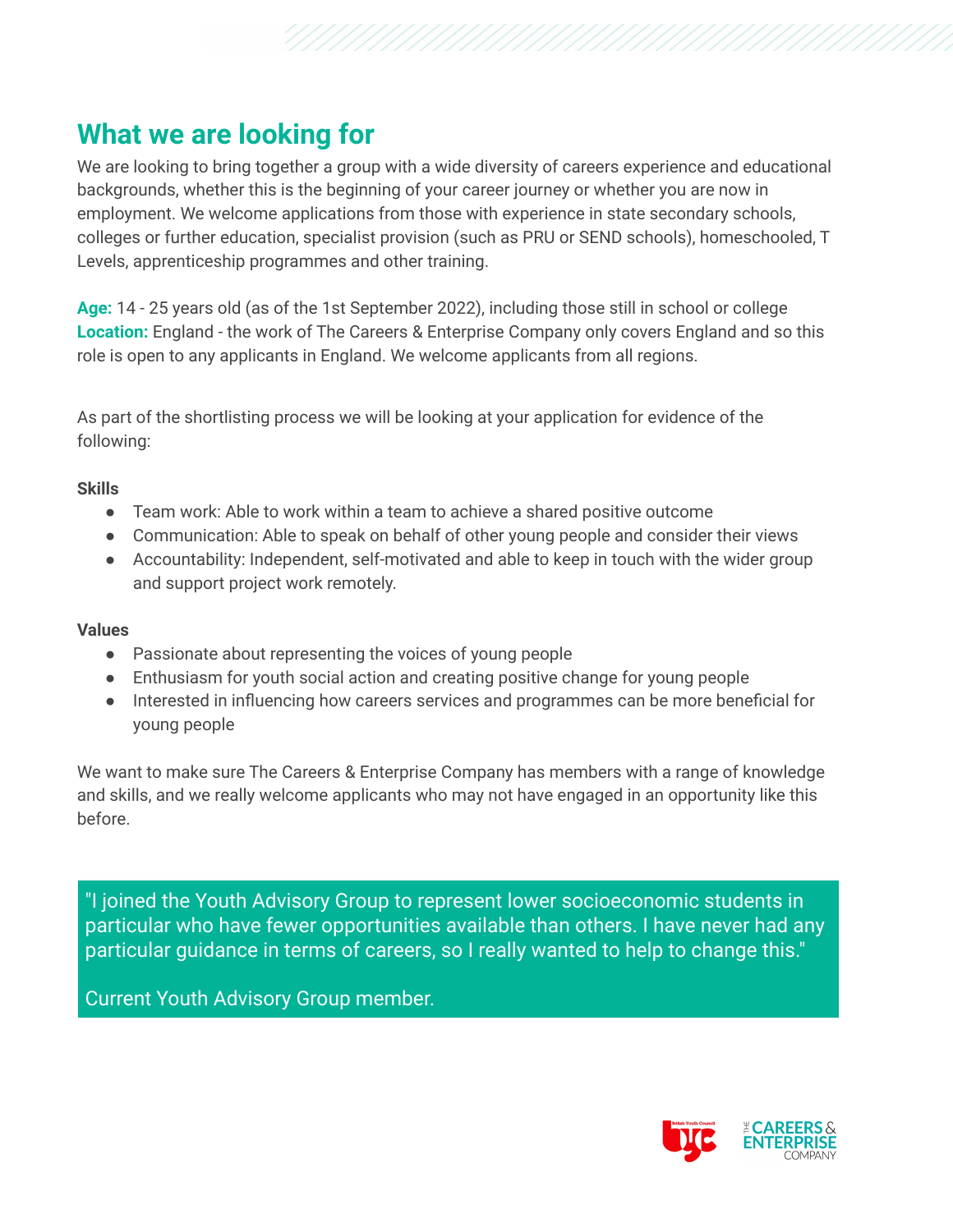## **Equal Opportunities**

The Careers & Enterprise Company and The British Youth Council is committed to the implementation of Equal Opportunities throughout its work. We actively welcome and encourage applications from diverse groups including all gender identities, sexual orientations, ethnicities, faith groups, those who live with a disability or have parenting or caring responsibilities.

### **What we expect from you**

In this post you will be advocates and representatives of your peers. We want you to share your thoughts and opinions with us and take a lead on creating change.

**Length of post:** 1 year, with the opportunity to continue for a second year **Commitment required:** Approximately 5 hours per month. This will consist of a 1.5 hour meeting each month, which all members must attend. We would also ask for your commitment to take on light tasks between meetings, where possible.

You will be required to attend the following meetings as part of your Induction and Training:

- Induction Day (in-person): Saturday 3rd September 2022 (this will be either in London or Birmingham)
- Youth Voice Leadership Sessions (online): Weekday evenings TBC
- Careers & Enterprise Masterclass Sessions (online): Weekday evenings TBC

Following your Induction, group members will be given the opportunity to engage with and attend monthly check-in meetings, face to face meetings in September and March and linking with other opportunities of interest such as events, webinars, projects and workshops.

If you require additional support to complete this application or to carry out this role please contact the Youth Engagement Team at **eleanor.marsea@byc.org.uk**

## **What you can expect from us**

**We'll help you develop your leadership skills:** You'll receive access to training and skills development opportunities in your role so you develop your confidence as a young leader.

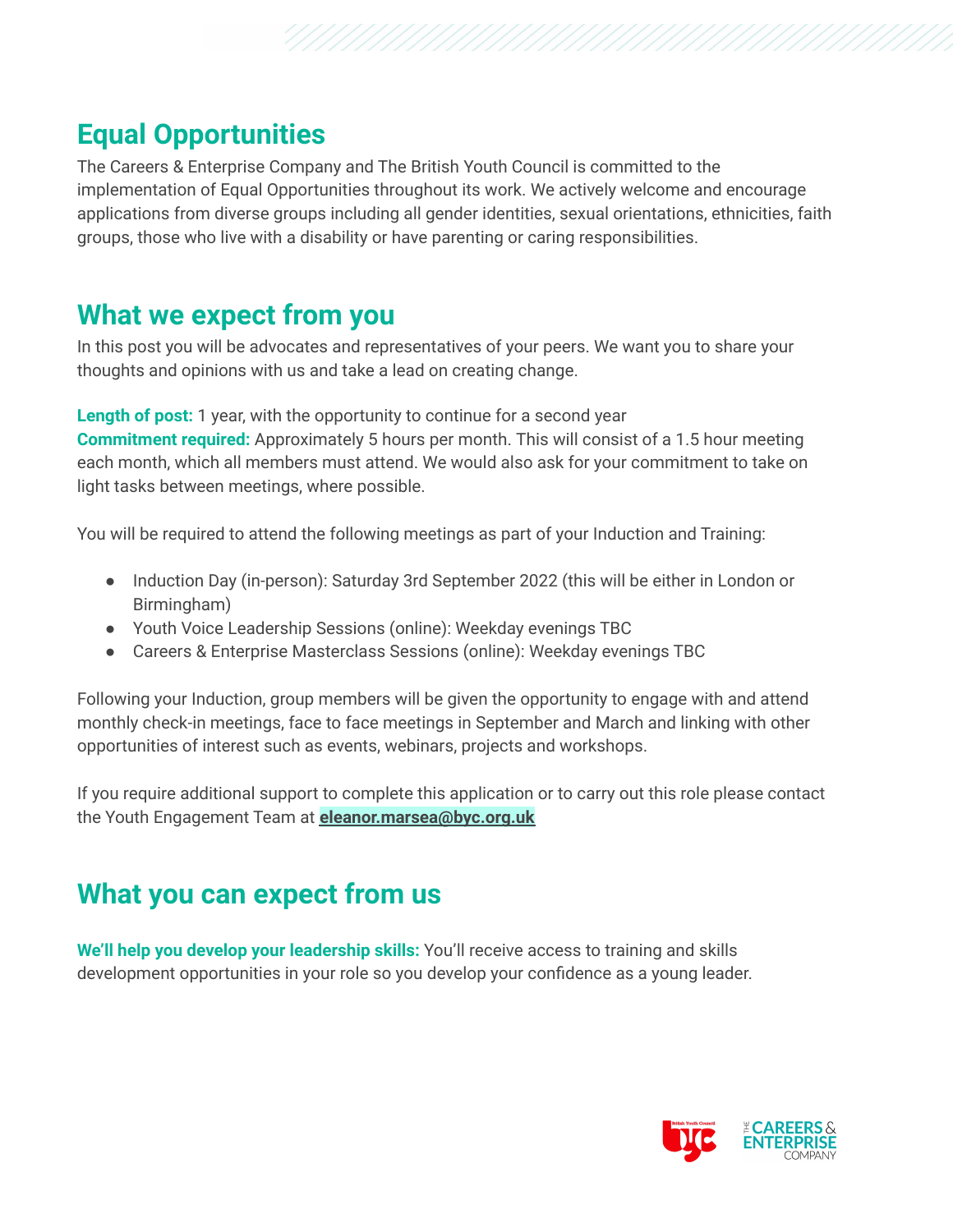**You build close relationships with your peers:** You'll benefit from working alongside a motivated team of group members, who you'll be forging bonds with, learning from and supporting each other at every step of the way.

**You'll get plenty of support:** We will make sure you have all the support you need to take part in our programmes, events and workshops. We are committed to working closely with any members who have specific access needs, ensuring that you feel supported and able to access all engagements. We will be covering all of your costs at in-person meetings, such as travel and food.

**There'll be plenty of opportunities:** You'll have access to some exciting and important opportunities to have your voice heard nationally. This might include meetings with important decision-makers, attending events with the government and using the British Youth Council as a platform to be seen and heard. These experiences will look great on your CV, LinkedIn or other applications.

**Step up as a leader:** In due course, we'll be looking to appoint a new Youth Leadership Team and there will be plenty of opportunities for all Youth Advisory Group members to try their hand at leadership, through chairing meetings, leading discussions and supporting your peers.

**We'll offer you a Youth Voice qualification:** You'll have the opportunity to apply for an ASDAN Youth Voice Award qualification.

"I want you to know that being a Youth Advisory Group member has had such a positive impact on me and the continued support has opened my eyes to what a leader can be."

Current Youth Advisory Group member.

## **How to Apply**

To apply please complete the application form here: **<https://britishyouthcouncil.typeform.com/to/gRg69ush>**

#### **As part of your application you will need to prepare and upload either:**

- 1. A written statement (2 pages maximum)
- 2. A voice recording (3 mins maximum)
- 3. A video (3 mins maximum)
- 4. Any other creative way you think gets your answers across.